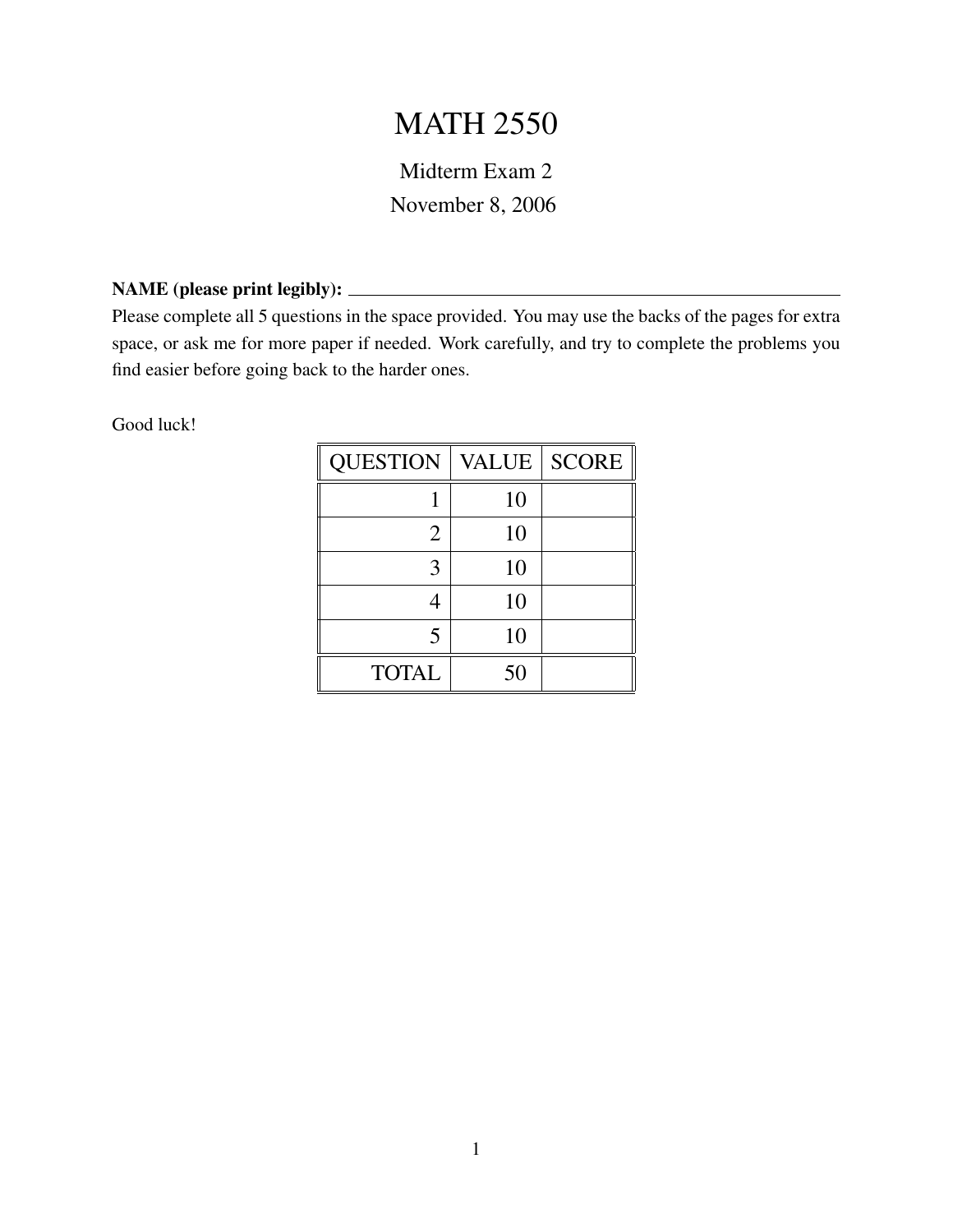**1.** (10 points) Find an equation for the tangent plane to the function  $f(x, y) = e^x \cos y$  at  $(0, 0)$ in the form  $z = P(x, y)$ . Use this formula to estimate  $f(0.2, 0.2)$ .

ANSWER:

Bonus (5pts): Find the second degree (or quadratic) Taylor approximation to  $f(x, y)$  and use it to estimate  $f(0.2, 0.2)$ .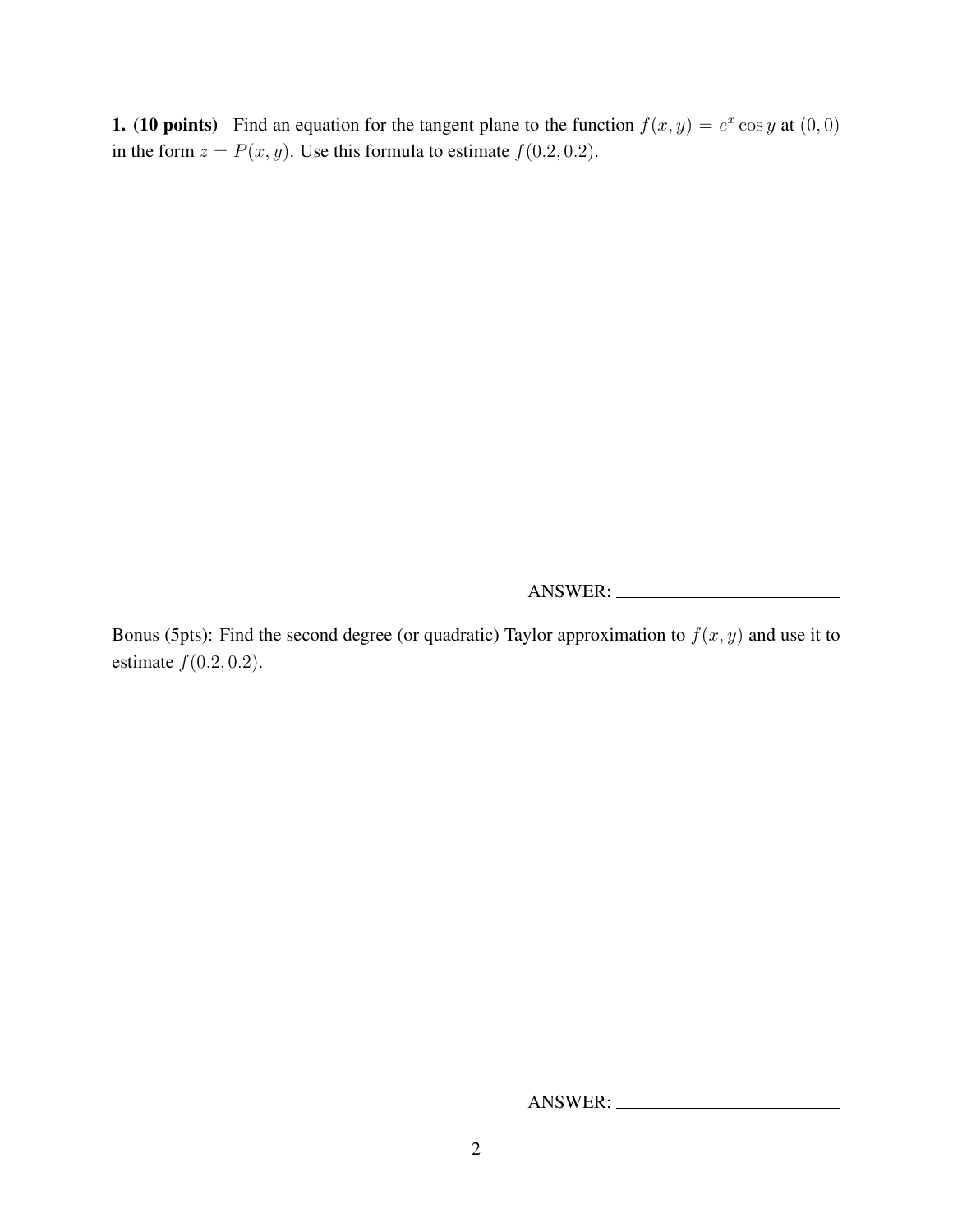2. (10 points) Find all of the local maxima, local minima, and saddle points of the function

$$
f(x, y) = 3y^2 - 2y^3 - 3x^2 + 6xy.
$$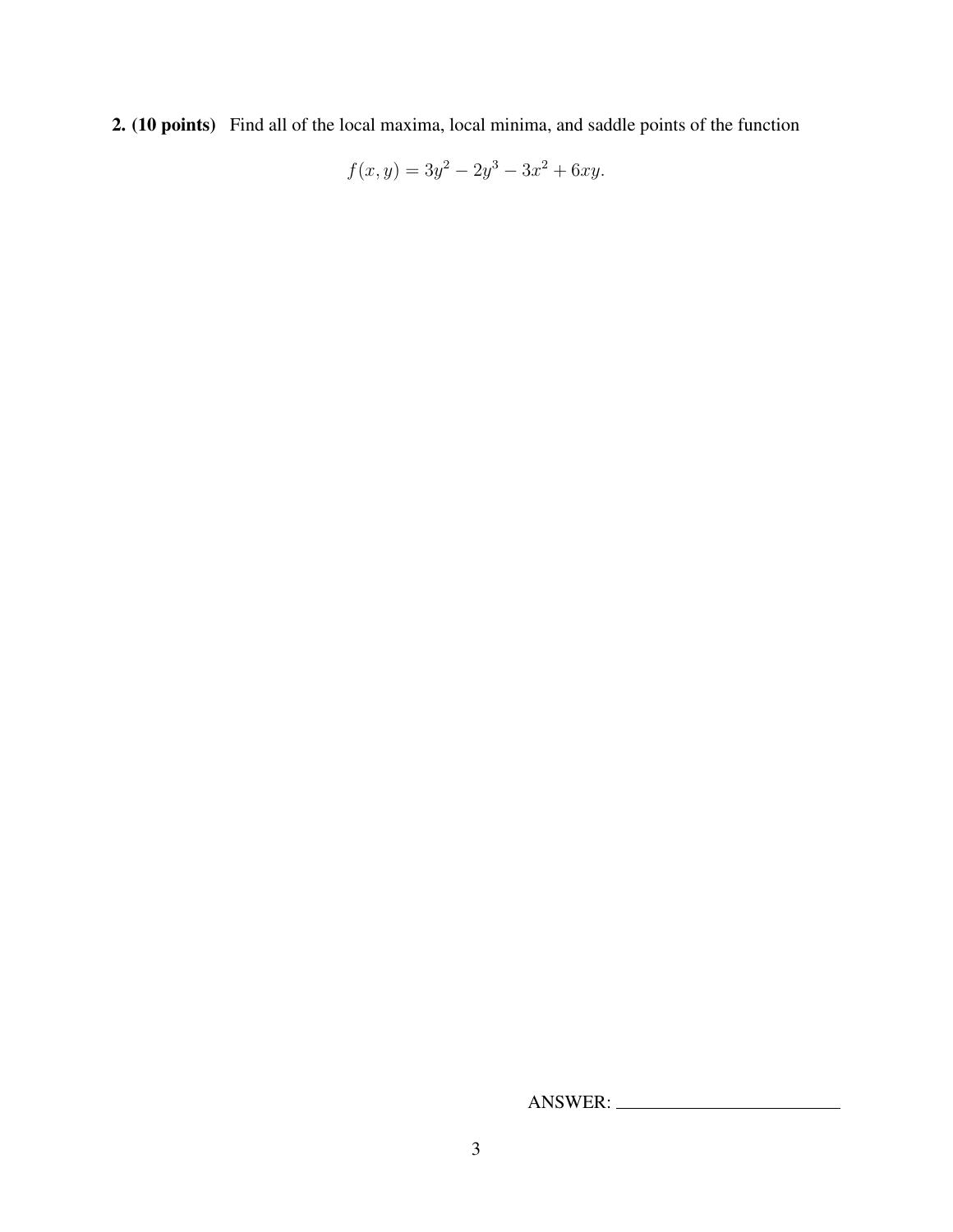**3.** (10 points) Find the maximum value of the function  $f(x, y, z) = x^2y^2z^2$  on the sphere  $x^2 + y^2 + z^2 = 1$  using Lagrange multipliers.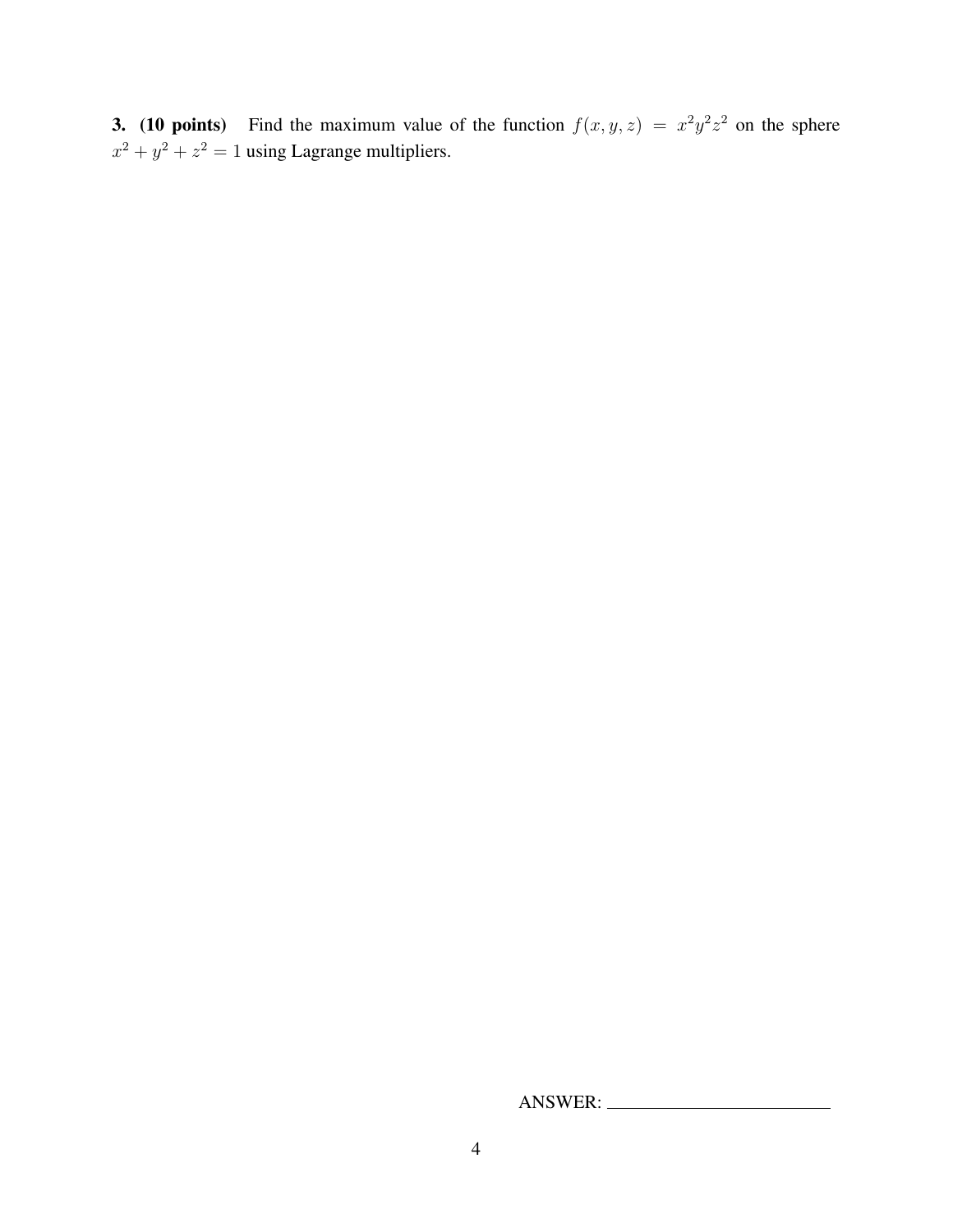4. (10 points) Sketch the region of integration for the integral

$$
\int_0^\pi \int_x^\pi \frac{\sin y}{y} \, \mathrm{d}y \, \mathrm{d}x.
$$

Then reverse the order of integration and do the integral. (Hint: You will probably not be able to do the integral without changing the order of integration.)